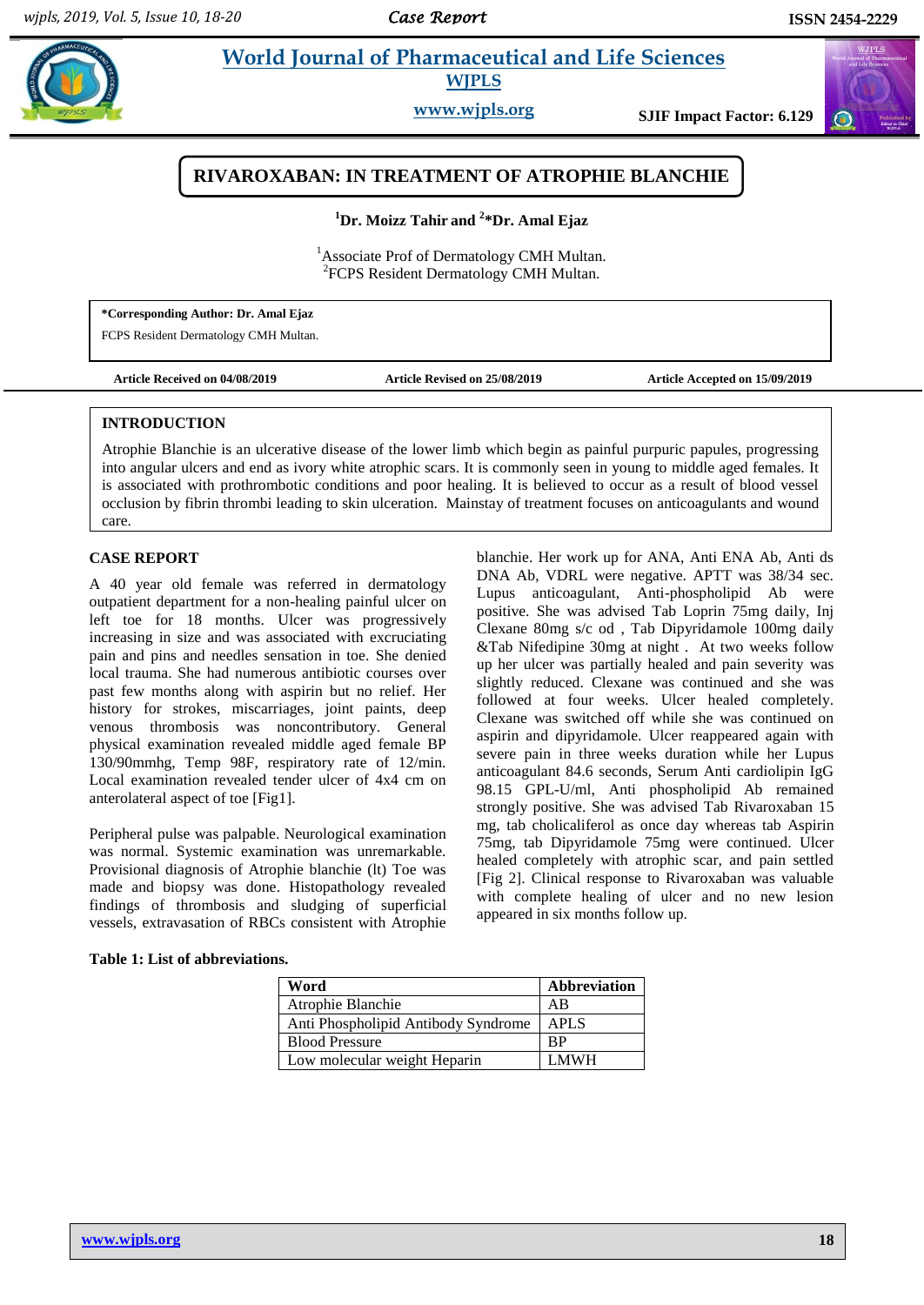

# **DISCUSSION**

Arophie Blanchie, also known as livedoid vasculopathy, is a painful, ulcerative disease of lower limb mainly involving ankle and dorsal of foot and is seen in young to middle aged females.[1] It takes the form of telangiectasia and purpuric macules and papules which progress into hyper pigmented ulcers and ends as white atrophic scars and follows a chronic recurrent course.<sup>[2]</sup> This rare disease is thought to be associated with hypercoagulable state and venous insufficiency leading to blood vessel occlusion and skin ulceration.<sup>[3]</sup> These ulcers occur in the absence of previous ulceration and other causes of lower extremity ulceration should be ruled out. $[4]$  AB are extremely painful show poor response to treatment and are slow to heal.<sup>[5]</sup>

Atrophic Blanchie appears to be a manifestation of Antiphospholipid syndrome and patients are recommended to be screened for this.<sup>[ $\delta$ ]</sup> APLS is a hypercoagulable state with an underlying autoimmune mechanism leading to production of abnormal antiphospolipid antibodies.

Patient presenting with AB require thorough history, physical examination and lab workup to find associated disease if any.<sup>[7]</sup> Patient should be screened for auto antibodies which include lupus anticoagulant, ANA , anti ds DNA antibodies, anticardiolipin antibodies and antiphospholipid antibodies to reach a diagnosis of APLS[8]. Treatment options include anticoagulants, antiplatelets, anabolic steroids, thrombolytics, hyperbaric oxygen, IVIG, vitamin supplements, UV light or a combination of these plus wound care.<sup>[9]</sup>

Rivaroxaban has shown to be effective in AB with or without identifiable coagulation disorder.<sup>[10]</sup> It is an inhibitor of factor Xa and since it is given orally it appears to be a good alternative to LMWH which is given intravenously or warfarin which requires frequent monitoring and thus shows a better compliance.<sup>[11]</sup> In several case series Rivaroxaban showed prevention and treatment of cutaneous infarction and ulceration in few weeks with limited side effects.<sup>[1]</sup>



**Fig. 1: Tender Ulcer Toe (lt) Pretreatment. Fig. 2: Healed ulcer at six month of Rivaroxaban.**

We reported this case as unique as it presented with single progressive tender ulcer on big toe for more than 18 months no response to aspirin. Its workup is important and unique with respect to its association with APLS so that anticoagulation could be given early in disease to save complications. Patient was counseled and advised surveillance in medical and dermatological department.

# **REFERENCES**

1. Chelsea D. Harper, Jonathan S. Crane. Atrophie Blanche. In: StatPearls [Internet], 2019. Available from:

https://www.ncbi.nlm.nih.gov/books/NBK544285/

2. Arthur B. Kern. Atrophie blanche: Report of two patients treated with aspirin and dipyridamole. In: JAAD [Internet}, 1982; 6[6]: 1048-1053. Available from: https://dacemirror.scihub.tw/journal-article/ 3d5fe122b17d0094f

5859b964f80d94e/kem1982.pdf#view=FiH.

- 3. Biju Vasudevan, Shekhar Neema, Rajesh Verma. Livedoid vasculopathy: A review of pathogenesis and principles of management. In IJDVL [internet], 2016; 82(5): 478-488. Available from: http://www.ijdvl.com/article.asp?issn= 03786323; year=2016;volume=82;issue=5;spage=478;epage=4 88;aulast=Vasudevan.
- 4. Bethany R. Hairston, Mark D. P. Davis, Mark R. Pittelkow; et al. Livedoid Vasculopathy: Further Evidence for Procoagulant Pathogenesis. In: JAMA Dermatology [internet]. Arch Dermatol, 2006; 142(11): 1413-1418. Available from: https://jamanetwork.com/journals/jamadermatology/ article-abstract/409473.
- 5. Vivek Kumar, Pavitra Malik, Sunil Kumar Dalal. Ayurvedic Management of Atrophie Blanche - A Case Study. In: JAIMS [internet], 2017; 2(6). Available from: https://doi.org/10.21760/ jaims.v 2i06.10937
- 6. Acland KM, Darvay A, Wakelin SH, Russell-Jones R. Livedoid vasculitis: a manifestation of the antiphospholipid syndrome? In: TBJD [Internet], 1999; 140(1): 131-135. Available from: https://europepmc.org /abstract/med/10215783.